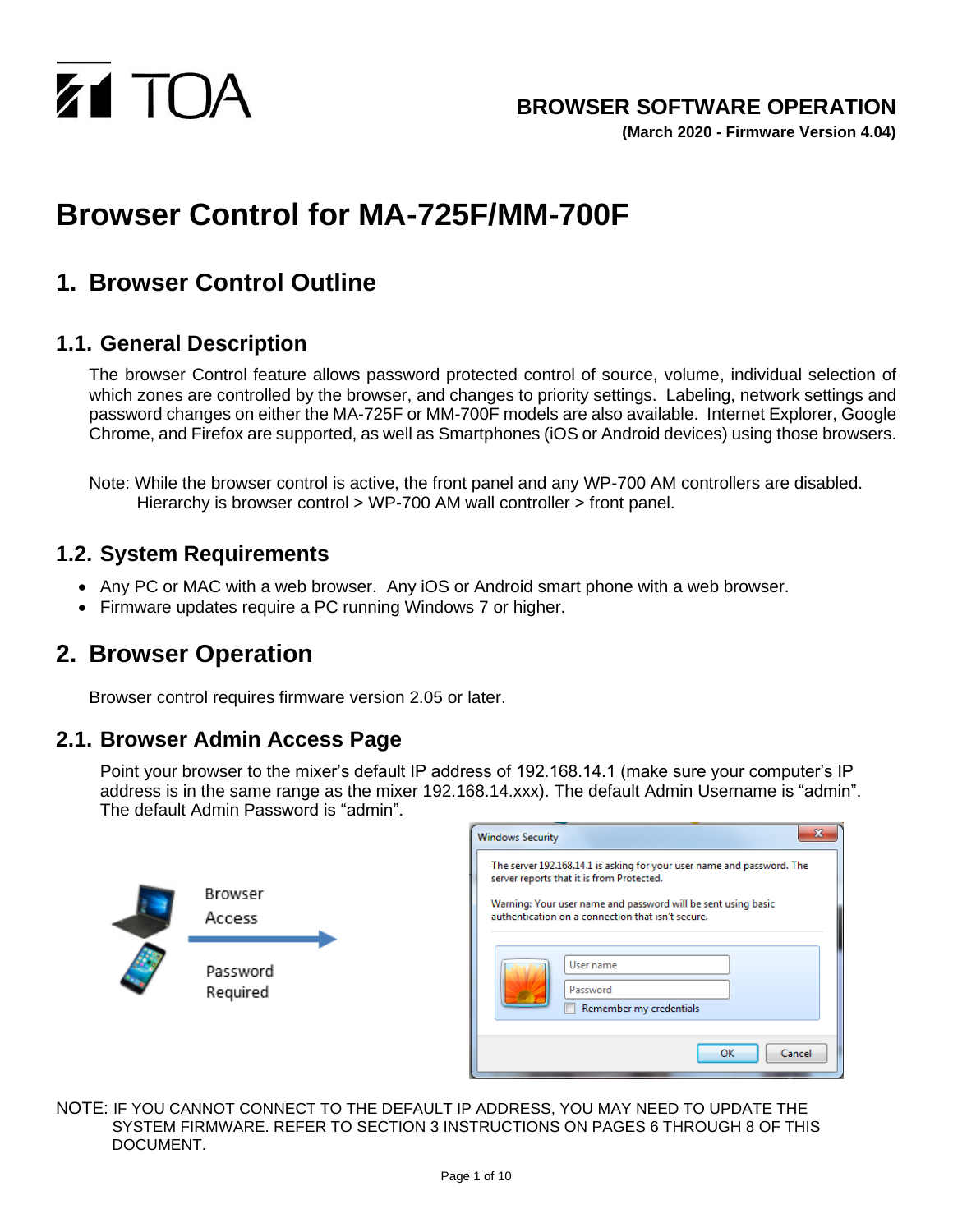### **2.2. Admin Operation**

This is the mixer's landing page for the URL. It provides control of source selection and volume.

| 20 192.168.14.1/#                                | $\times$ +                       |              |                |                   |                        |     |                |                |  |                  | $ \sigma$ $\times$ |          |
|--------------------------------------------------|----------------------------------|--------------|----------------|-------------------|------------------------|-----|----------------|----------------|--|------------------|--------------------|----------|
| $\leftarrow$<br>$\rightarrow$ $C$ $\hat{\omega}$ | $①$ $\cancel{2}'$ 192.168.14.1/# |              |                |                   |                        | 90% |                | … 7 ☆ Q Search |  | $M \triangleq 0$ |                    | $\equiv$ |
|                                                  |                                  |              |                | Zone 1            |                        |     | $\bullet$      |                |  |                  |                    |          |
|                                                  |                                  | $\mathbf{1}$ | $\overline{2}$ |                   |                        |     |                |                |  |                  |                    |          |
|                                                  |                                  |              |                |                   |                        |     |                |                |  |                  |                    |          |
|                                                  |                                  |              |                |                   | 0 1 2 3 4 5 6 7 8 9 10 |     |                |                |  |                  |                    |          |
|                                                  |                                  |              |                | Zone <sub>2</sub> |                        |     | $\bullet$      |                |  |                  |                    |          |
|                                                  |                                  | $\mathbf{1}$ | $\overline{2}$ |                   |                        |     | $\overline{4}$ |                |  |                  |                    |          |
|                                                  |                                  |              |                |                   |                        |     |                |                |  |                  |                    |          |
|                                                  |                                  |              |                |                   |                        |     |                |                |  |                  |                    |          |
|                                                  |                                  |              |                |                   | 0 1 2 3 4 5 6 7 8 9 10 |     |                |                |  |                  |                    |          |
|                                                  |                                  |              |                | Zone 3            |                        |     | $\bullet$      |                |  |                  |                    |          |
|                                                  |                                  | $\mathbf{1}$ | P.             |                   | $\mathbf{3}$           |     | $\overline{4}$ |                |  |                  |                    |          |
|                                                  |                                  |              |                |                   |                        |     |                |                |  |                  |                    |          |
|                                                  |                                  |              |                |                   | 0 1 2 3 4 5 6 7 8 9 10 |     |                |                |  |                  |                    |          |
|                                                  |                                  |              |                | Zone 4            |                        |     | $\bullet$      |                |  |                  |                    |          |
|                                                  |                                  |              |                |                   |                        |     | $\overline{4}$ |                |  |                  |                    |          |
|                                                  |                                  |              |                |                   |                        |     |                |                |  |                  |                    |          |
|                                                  |                                  |              |                |                   | 0 1 2 3 4 5 6 7 8 9 10 |     |                |                |  |                  |                    |          |
|                                                  |                                  |              |                |                   |                        |     |                |                |  |                  |                    |          |

To get to the options menu, click on the Gear icon at the top right of the screen as indicated below. The icon itself is a dark blue color.

| $\frac{1}{6}$ 192.168.14.1/#          |               | ₩<br>$\times$    |                |                |                        |     |                      |                                                                      |            |  |              | $\begin{array}{c c c c c} - & \mathbf{0} & \mathbf{X} \end{array}$ |          |
|---------------------------------------|---------------|------------------|----------------|----------------|------------------------|-----|----------------------|----------------------------------------------------------------------|------------|--|--------------|--------------------------------------------------------------------|----------|
| $\left( \leftarrow \right)$<br>G<br>⇧ |               | $@22.168.14.1/*$ |                |                |                        | 90% |                      | $\cdots \; \pmb{\triangledown}\; \stackrel{.}{\sim}\; \qquad \qquad$ | $Q$ Search |  | <b>III</b> 9 | $\Box$                                                             | $\equiv$ |
| <b>Menu</b>                           |               |                  |                |                | Zone 1                 |     | $\bullet$            |                                                                      |            |  |              |                                                                    |          |
| <b>All Zones</b>                      | $\,$          |                  | $-1$           | $\overline{2}$ | $\mathbf{3}$           |     | $\blacktriangleleft$ |                                                                      |            |  |              |                                                                    |          |
| Zone 1                                | $\rightarrow$ |                  |                |                |                        |     |                      |                                                                      |            |  |              |                                                                    |          |
| Zone 2                                | $\,$          |                  |                |                | 0 1 2 3 4 5 6 7 8 9 10 |     |                      |                                                                      |            |  |              |                                                                    |          |
| Zone 3                                | $\,$          |                  |                |                |                        |     |                      |                                                                      |            |  |              |                                                                    |          |
| Zone 4                                | $\,$          |                  |                |                | Zone 2                 |     | $\bullet$            |                                                                      |            |  |              |                                                                    |          |
| <b>Control Center</b>                 | $\,$          |                  | $\mathbf{1}$   | $\overline{2}$ | $\ddot{\textbf{3}}$    |     | $\blacktriangleleft$ |                                                                      |            |  |              |                                                                    |          |
| <b>Network Configuration</b>          | $\,$          |                  |                |                |                        |     |                      |                                                                      |            |  |              |                                                                    |          |
| <b>Password Setting</b>               | $\,$          |                  |                |                | 0 1 2 3 4 5 6 7 8 9 10 |     |                      |                                                                      |            |  |              |                                                                    |          |
|                                       |               |                  |                |                | Zone 3                 |     | $\bullet$            |                                                                      |            |  |              |                                                                    |          |
|                                       |               |                  | $\overline{1}$ | 2 <sup>1</sup> | 3                      |     | $\overline{4}$       |                                                                      |            |  |              |                                                                    |          |
|                                       |               |                  |                |                |                        |     |                      |                                                                      |            |  |              |                                                                    |          |
|                                       |               |                  |                |                | 0 1 2 3 4 5 6 7 8 9 10 |     |                      |                                                                      |            |  |              |                                                                    |          |
|                                       |               |                  |                |                | Zone 4                 |     | $\bullet$            |                                                                      |            |  |              |                                                                    |          |
|                                       |               |                  |                | $\overline{2}$ | з                      |     | $\overline{4}$       |                                                                      |            |  |              |                                                                    |          |
|                                       |               |                  |                |                |                        |     |                      |                                                                      |            |  |              |                                                                    |          |
|                                       |               |                  |                |                | 0 1 2 3 4 5 6 7 8 9 10 |     |                      |                                                                      |            |  |              |                                                                    |          |
|                                       |               |                  |                |                |                        |     |                      |                                                                      |            |  |              |                                                                    |          |

#### Menu Screen (Early Version Example)

■ All Zone:

View all zones on one page (as shown above)

 $\blacksquare$  Zone: 1 – 4

View selected zone on its own page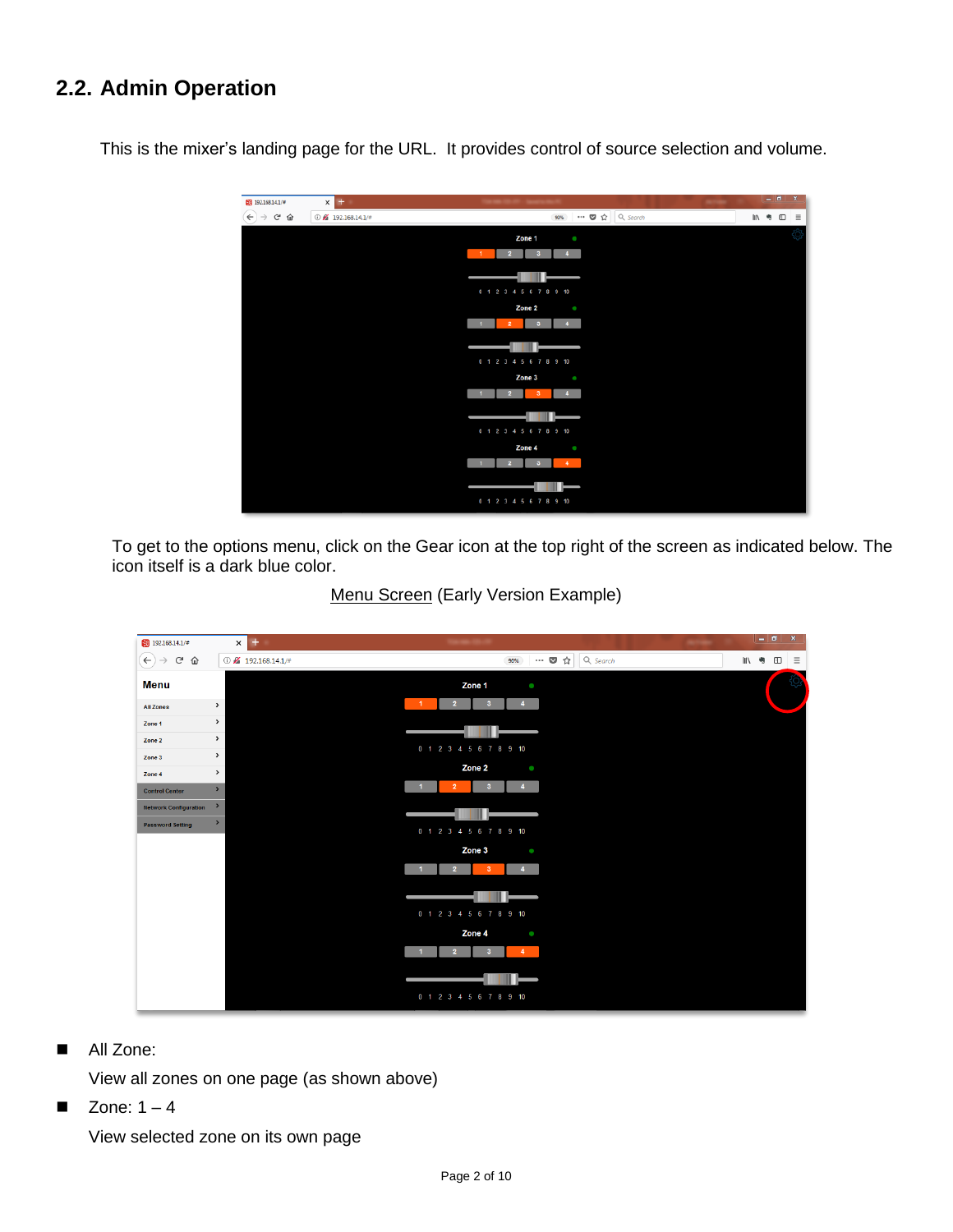### **2.3. Control Center**

Allows the user to turn an individual channel's Browser Control On or Off as indicated when it turns green. When viewing from the Zone screen, the green "LED" indicates Browser Control is On. Grey indicates Browser Control is Off.



#### Control Center Screen (Newer Version Example)

### **2.4. Smart Control DIP Switch Priority Override (New Feature)**

This allows the user to deactivate a back panel priority setting. You must be logged in as an Administrator to access this function. It allows the user to remove a zone from a general page mute signal. When the Browser Control is disabled or turned off, the back panel DIP switch priority settings will resume.



CAUTION: DO NOT USE this function if an emergency warning signal is used as an input to the unit.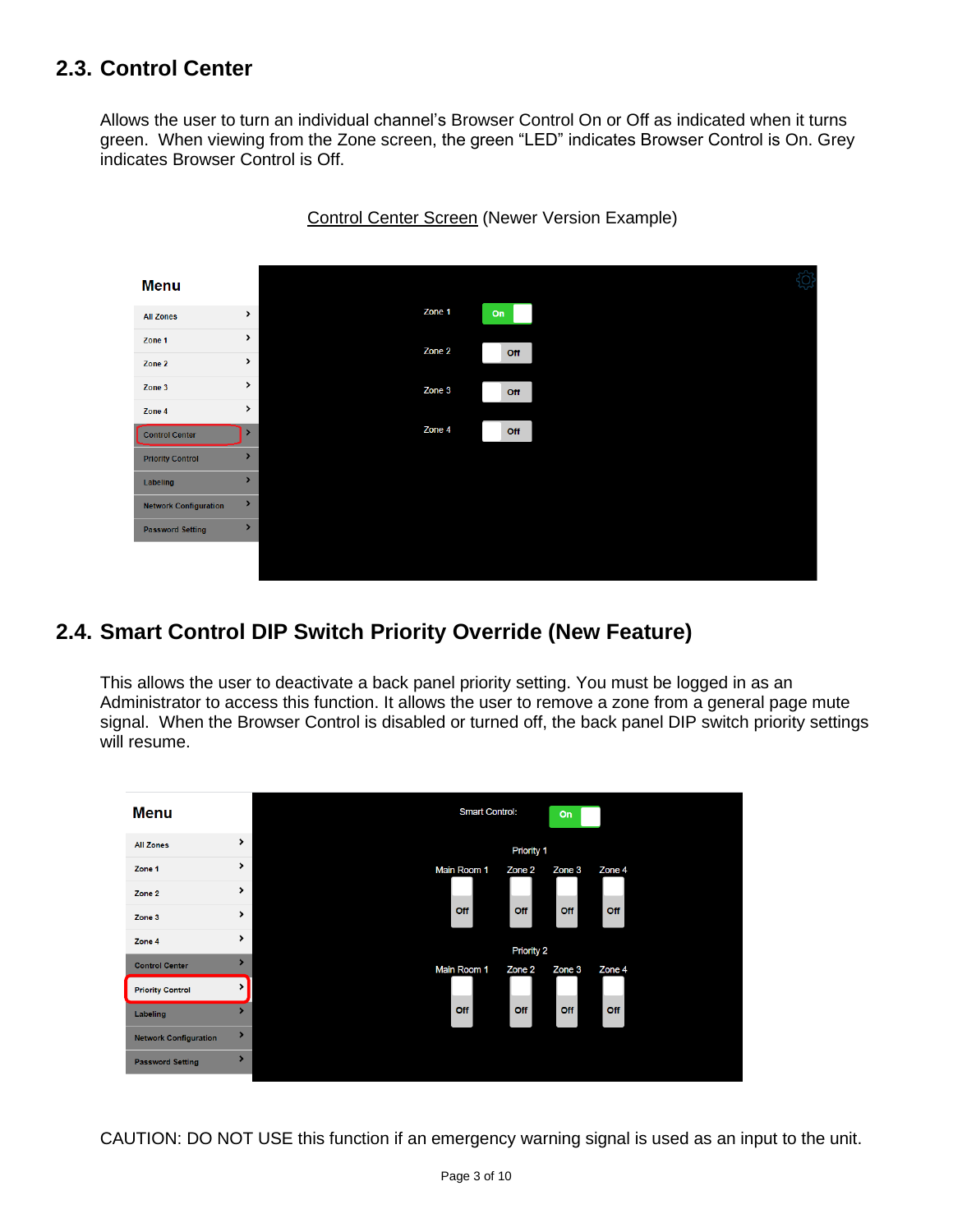### **2.5. Source Labeling**

Browser access allows for Input and Zone labeling for ease of use via browser remote control. Up to 30 characters may be used. You must be logged in as an Administrator to access this function. (Menu on left omitted for clarity)

| Input 1:            | Input 1 |
|---------------------|---------|
| Input 2:            | Input 2 |
| Input 3:            | Input 3 |
| Input 4:            | Input 4 |
|                     |         |
| Zone 1:             | Zone 1  |
| Zone 2:             | Zone 2  |
| Zone 3:             | Zone 3  |
| Zone 4:             | Zone 4  |
| <b>Save Changes</b> |         |

#### Labeling Configuration Screen

#### **2.6. Network Configuration**

View or change the unit's IP address and to view the current parameters and firmware version. You must be logged in as an Administrator to access this function. (Menu on left omitted for clarity)

| <b>Firmware Version:</b> | V4.04                |
|--------------------------|----------------------|
| <b>Build Date:</b>       | Mar 12 2020 00:08:00 |
| <b>Host Name:</b>        | <b>MA-725F</b>       |
| <b>MAC Address:</b>      | 00:05:F9:20:1B:C3    |
| <b>IP Address:</b>       | 192.168.14.1         |
| <b>Save Changes</b>      |                      |

Network Configuration Screen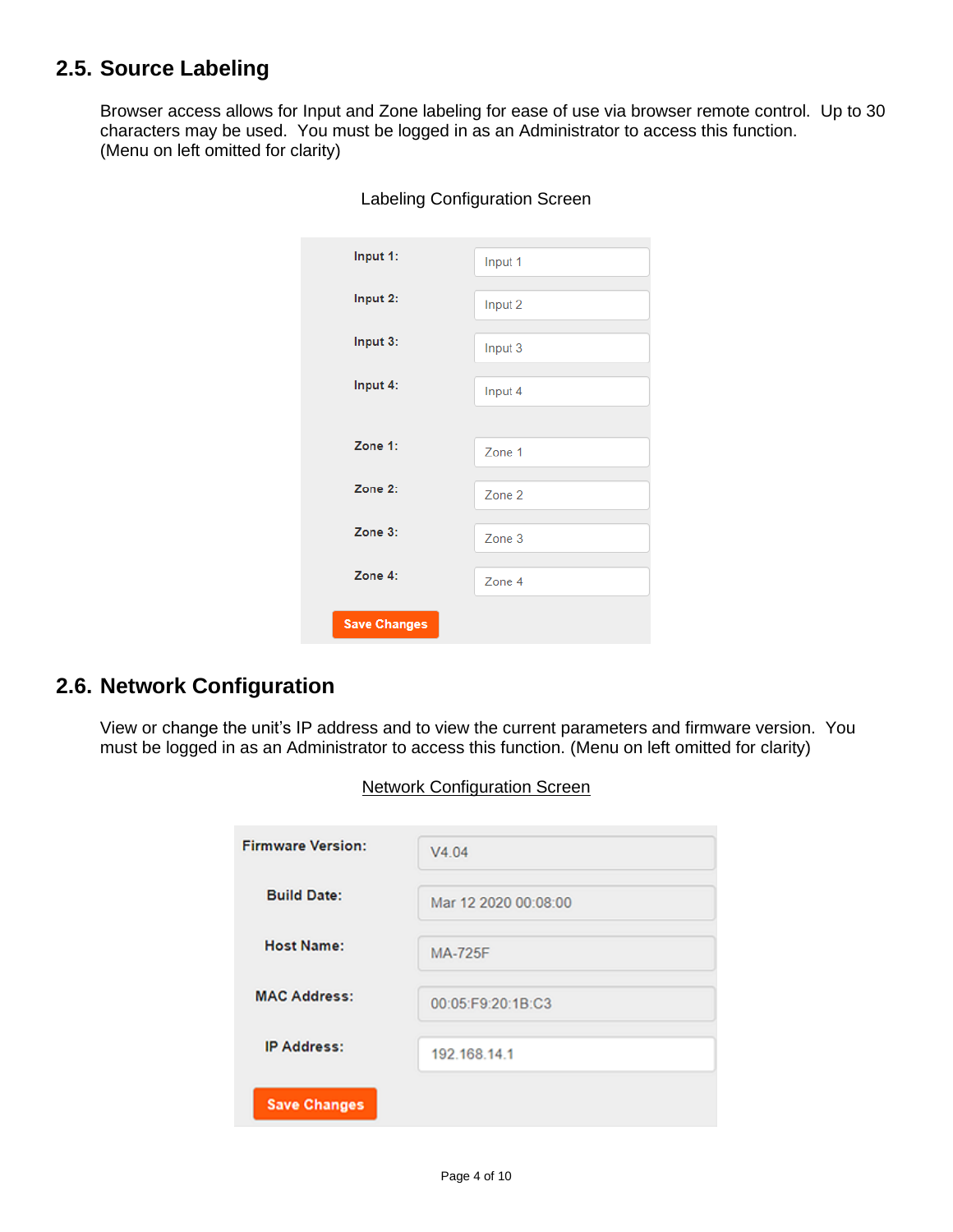### **2.7. Password Setting**

Up to 6 digits may be used (Letters and numbers only, no special characters). You must be logged in as an Administrator to access this function. (Menu on left omitted for clarity)

|                          | <b>ADMIN ACCOUNT</b> |
|--------------------------|----------------------|
| <b>Current Password:</b> |                      |
| New Password:            |                      |
| Confirm Password:        |                      |
| <b>Save Changes</b>      |                      |
|                          |                      |
|                          | <b>USER ACCOUNT</b>  |
| <b>Current Password:</b> |                      |
| New Password:            |                      |
| <b>Confirm Password:</b> |                      |
| <b>Save Changes</b>      |                      |

**Password Setting Screen**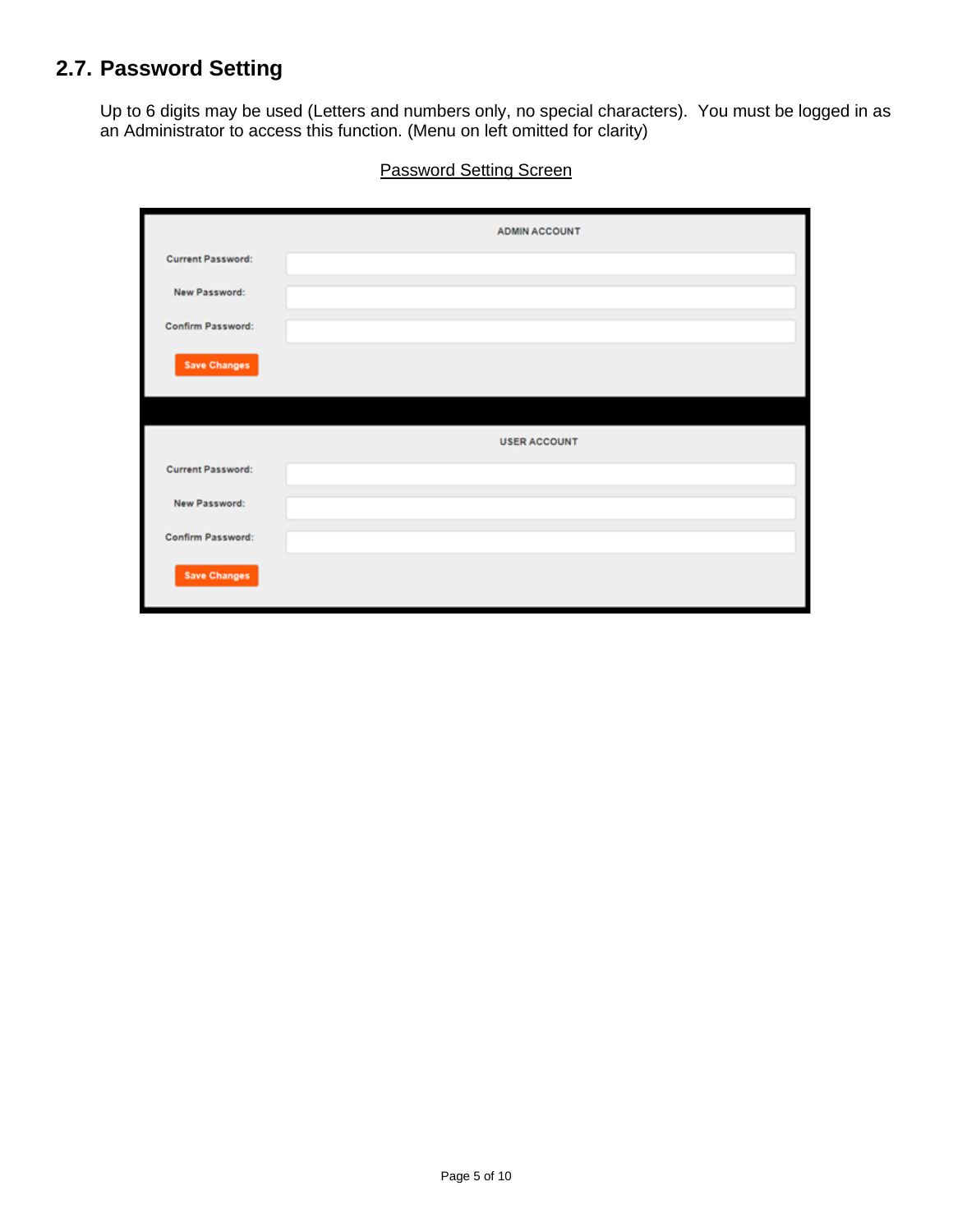## **3. MA-725F/MM-700F Maintenance and Special Functions**

#### **3.1 How to Update MA-725F/MM-700F Firmware**

- If your PC has an auto negotiate NIC card, connect an Ethernet patch cable (straight) from your Windows PC to the MA-725F/MM-700F and turn the MA-725F/MM-700F Off (Otherwise use a cross cable for this procedure).
- Push and hold the Input 1 select button on Zone 1.



- Power the MA-725F/MM-700F On. When the Power LED starts flashing, release the Input 1 select button.
- Locate the Firmware Upgrade Tool program on your PC. Double click on this executable file to run the program.

| $-$<br>Name                      | Date modified    | lype        | Size   |
|----------------------------------|------------------|-------------|--------|
| MA-700_725 Firmware Upgrade Tool | 9/8/2016 9:26 AM | Application | 384 KB |

◼ Press the "Connect" button to start communication with the MA-725F/MM-700F and confirm the device is connected.

| MA-700 Firmware Upgrade Tool V1.0                                                                                                                                                                     | $\times$                                      | MA-700 Firmware Upgrade Tool V1.0                                   |
|-------------------------------------------------------------------------------------------------------------------------------------------------------------------------------------------------------|-----------------------------------------------|---------------------------------------------------------------------|
| Load New FW<br>Connect<br>Reset                                                                                                                                                                       |                                               | Load New FW<br><b>Disconnect</b><br>Reset                           |
| Update Firmware                                                                                                                                                                                       |                                               | Update Firmware                                                     |
| <b>IP Address</b><br>$169$ , $254$ , $1$ , $1$<br><b>UDP Port</b><br>6234                                                                                                                             | >>                                            | <b>IP Address</b><br>$169$ . 254 . 1 . 1<br><b>UDP Port</b><br>6234 |
| Please turn off the unit than hold the CH1's INPUT<br>SELECT 1 than turn on the unit to enter the firmware<br>upgrade mode. After successfully enter the upgrade<br>mode the Power LED will be flash. |                                               | Device connected<br>Bootloader Firmware Version: 1.0                |
|                                                                                                                                                                                                       | $\mathbb{E}_{\mathbf{z},\mathbf{z}^{\prime}}$ |                                                                     |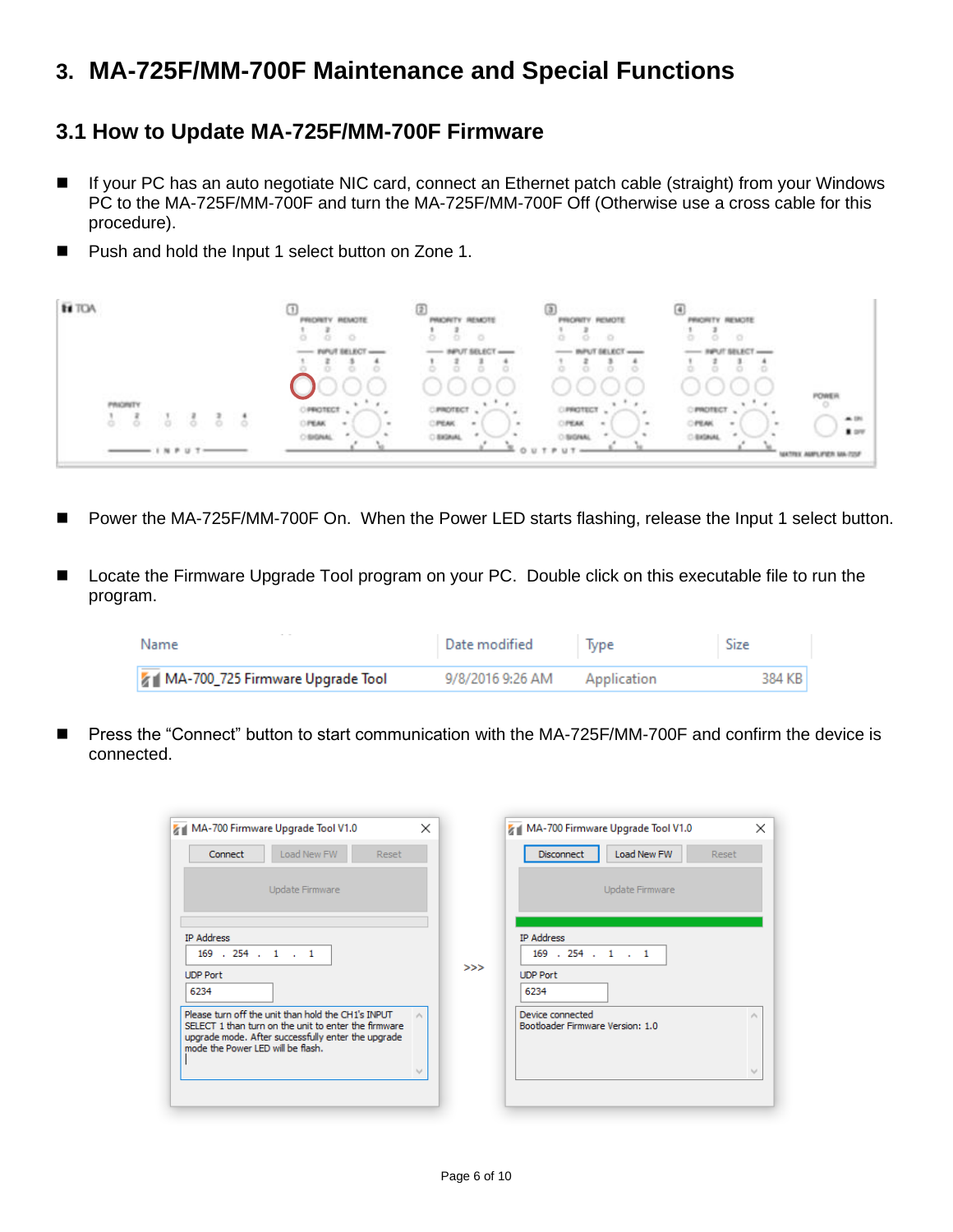■ Press the "Load New FW" button and select the new firmware file to load from your PC and confirm it loaded successfully.

| Name                               | Date modified     | lype            | Size       |
|------------------------------------|-------------------|-----------------|------------|
| 20200312 MA-725F_BGM_APP_V4.04.hex | 3/12/2020 2:36 PM | <b>HFX File</b> | $1,060$ KB |

| MA-700 Firmware Upgrade Tool V1.0                                                    | × |
|--------------------------------------------------------------------------------------|---|
| Load New FW<br>Disconnect<br>Reset                                                   |   |
| <b>Update Firmware</b>                                                               |   |
| <b>IP Address</b>                                                                    |   |
| $169$ , $254$ , $1$ , $1$                                                            |   |
| <b>UDP Port</b>                                                                      |   |
| 6234                                                                                 |   |
| Device connected<br>Bootloader Firmware Version: 1.0<br>Hex file loaded successfully |   |
|                                                                                      |   |
|                                                                                      |   |

- Press "Upgrade Firmware" button to start the firmware update.
- If the update is successful, your screen will show as follows.

| Disconnect                                          | Load New FW            | Reset |   |
|-----------------------------------------------------|------------------------|-------|---|
|                                                     | <b>Update Firmware</b> |       |   |
|                                                     |                        |       |   |
| <b>IP Address</b>                                   |                        |       |   |
| $169$ $.254$ $.1$ $.1$                              |                        |       |   |
| <b>UDP Port</b>                                     |                        |       |   |
| 6234                                                |                        |       |   |
| Bootloader Firmware Version: 1.0                    |                        |       | ۸ |
| Hex file loaded successfully<br><b>Flash Erased</b> |                        |       |   |
| Programming completed                               |                        |       |   |
| Verification successfull                            |                        |       |   |
|                                                     |                        |       |   |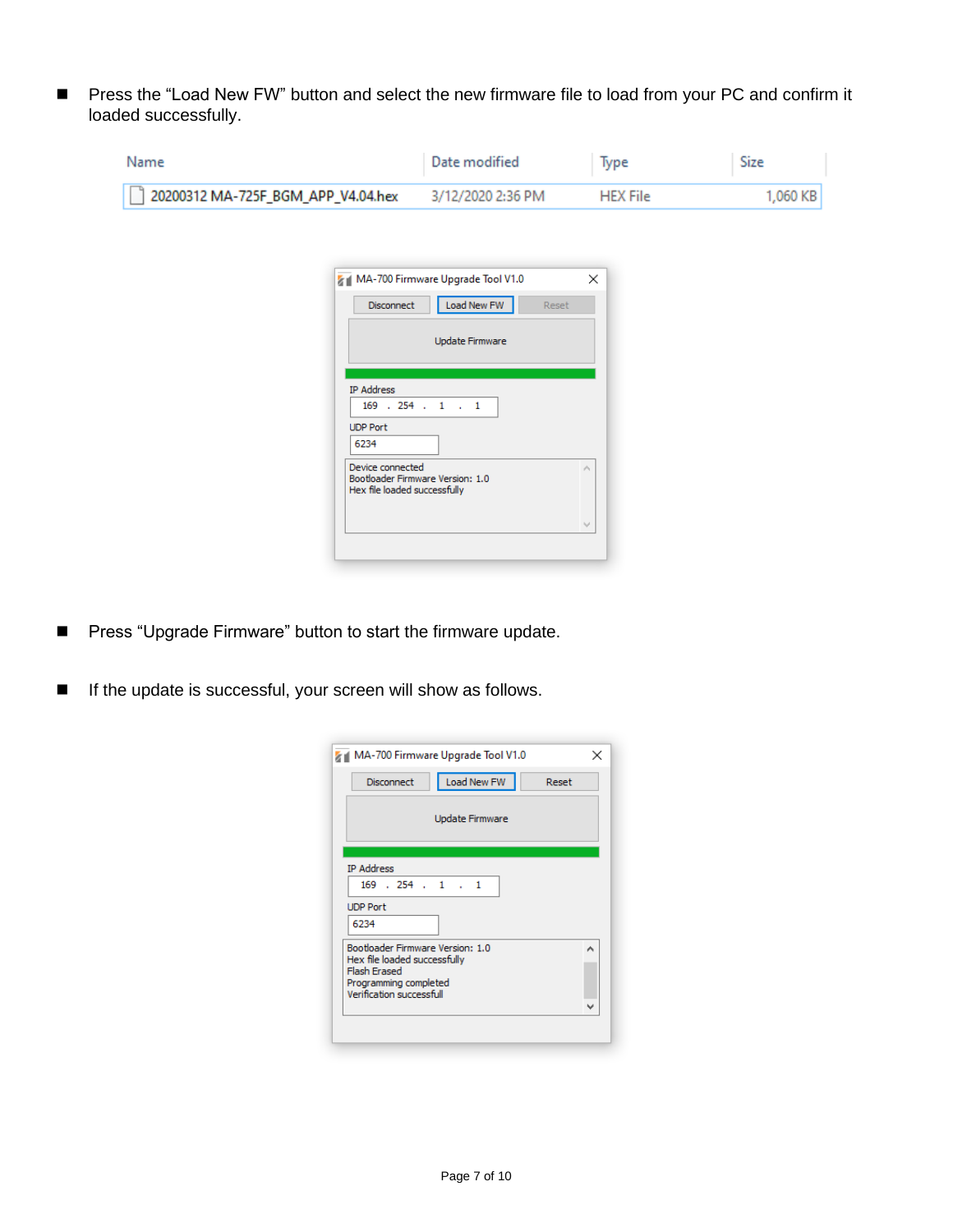■ Press the reset button to initialize the unit.

| <b>Disconnect</b>                            | Load New FW            | Reset |   |
|----------------------------------------------|------------------------|-------|---|
|                                              | <b>Update Firmware</b> |       |   |
| <b>IP Address</b>                            |                        |       |   |
| $169$ $.254$ $.1$ $.1$                       |                        |       |   |
| <b>UDP Port</b>                              |                        |       |   |
| 6234                                         |                        |       |   |
| Hex file loaded successfully                 |                        |       | ᆺ |
| <b>Flash Frased</b><br>Programming completed |                        |       |   |
| Verification successfull                     |                        |       |   |
| Unit Resetting                               |                        |       |   |

Turn the MA-725F/MM-700F Off after 15 seconds.

#### **3.2 IP Address, Username and Password Factory Default Reset Procedure**

- Push and hold Input Select Buttons 2 and 3 under Zone 1 and turn the MA-725F/MM-700F On.
- Release the buttons when the power light blinks after a few seconds.



- The default IP address of the unit has now been reset to the factory setting of 192.168.14.1 and the Admin Username and Password have both been reset to "admin". The User Username and Password have both been reset to "user".
- Use this factory default IP address to reconnect to the MA-725F/MM-700F.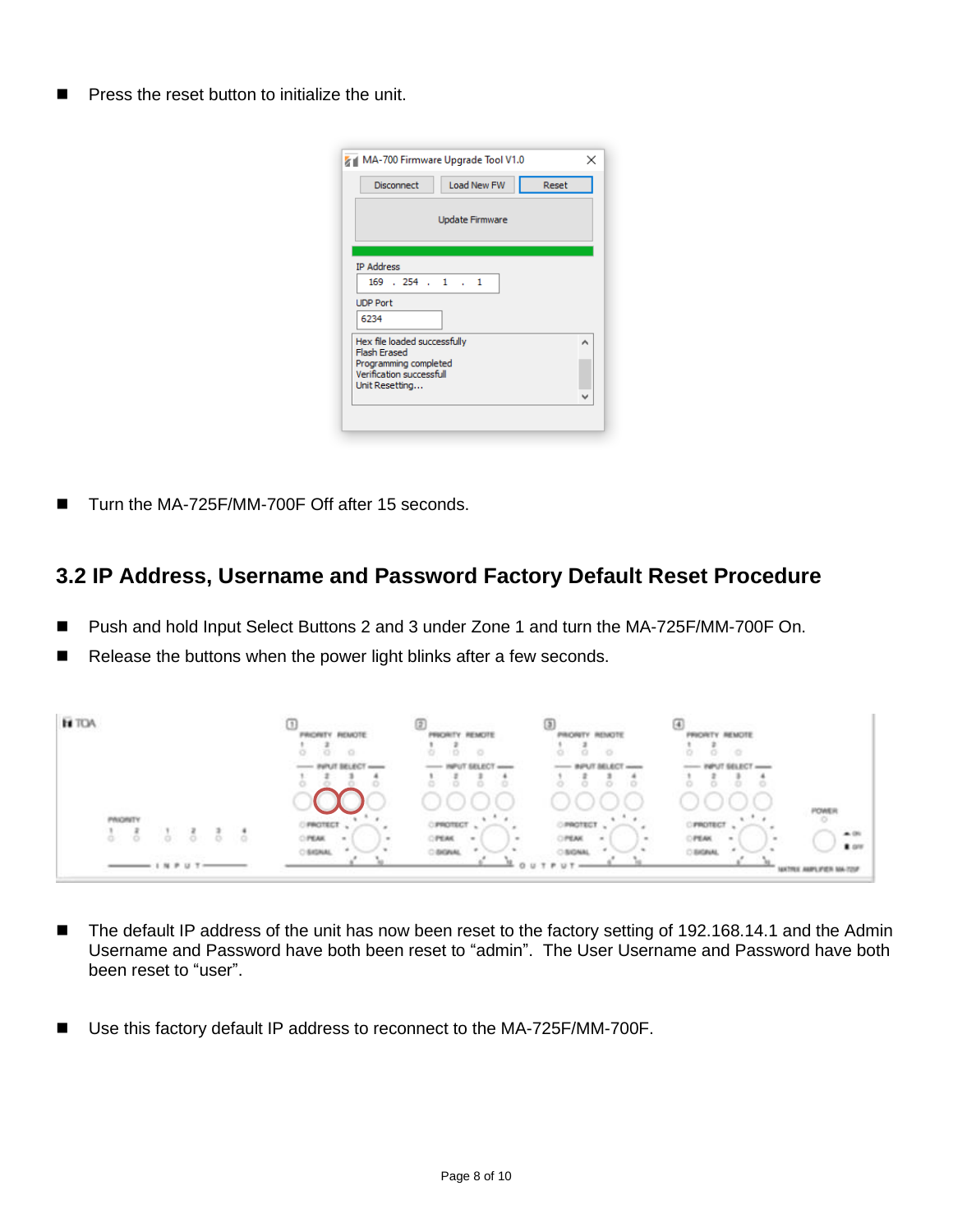### **3.3 Browser Control Release Without Browser Access**

To return control to the WP-700 AM wall controllers or front panel control, hold down Input Select buttons 1-4 on Zone 1 for more than 4 seconds.